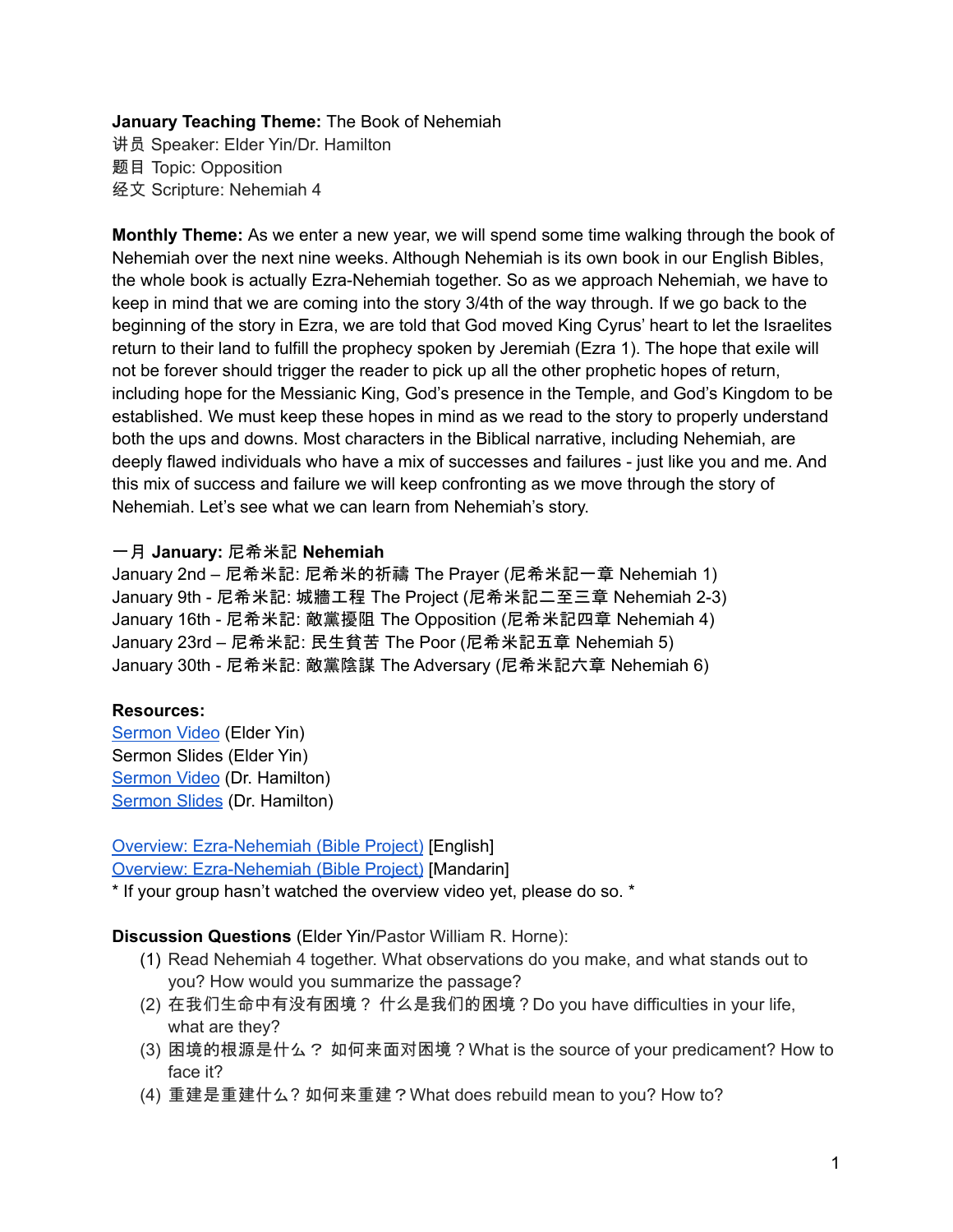- (5) 犹太人为什么害怕?Why were the people of Judah afraid?
- (6) 对尼四:14里面的"记得"你如何理解?为什么要记得?Reading Nehemiah 4:14 how do you understand "remember" and why we need to remember?
- (7) 你有没你的"记得"?请分享?Share your remembrance?
- (8) Dr. Hamilton pointed out two ways to respond to opposition: The Nehemiah Model or The Jesus Model.
	- (a) Re-read Nehemiah 4:4-5, 9. What does Nehemiah's model look like?
	- (b) Read Luke 23:34 & Matthew 6:12. What does Jesus' model look like?
	- (c) How can we hold these two approaches in tension? (We aren't told if Nehemiah's method is right or wrong)

**Important Notes** (Pastor William R. Horne)**:**

Notes on Q1: As you read through this chapter, make sure you recall the context from both the [Monthly](https://docs.google.com/document/d/1kdIsb1XcIs7gpJh6mmgzNf6Jnqwm4iO9jFQe6U3OtNY/edit#bookmark=id.ldbe2mqdl12r) Theme section and the Bible [Project](https://docs.google.com/document/d/1kdIsb1XcIs7gpJh6mmgzNf6Jnqwm4iO9jFQe6U3OtNY/edit#bookmark=id.d2puhpmovfox) video. Context is key to understanding the movements of the story.

Notes on Overcoming Opposition: When we face opposition, we should ground ourselves back in God's wisdom and grace through prayer (which Nehemiah does), reevaluate if our plan is the right way to go (sometimes we might need to switch it up), and if it is the right way to go, we must refuse to be stopped. The work of God in a world plagued by evil and a culture of death will face opposition. To think that we can do good things or even "God things" without facing opposition is naive. Throughout the Scriptures, we are reminded that a bigger battle is going on behind the scenes between good and evil. When we remember this, we are freed to not hate those opposing us but to fight against the evil behind the opposition rightly. We must walk with the attitude of the Apostle Paul, who wrote, "If God is for us, who can be against us?" If we are walking in the will and power of God, then nothing can stop us. We have to "fight the good fight," and endure the race until the day the Father tells us "well done, good and faithful servant."

Notes on Q6: Throughout the Scriptures, memory and our ability to remember are key to our walking in the faith. When Israel forgot their origin story and what God had done in the past, they would fall into sin, idolatry, and perpetuate injustice. The prophets had to continually call them to remember. Remember where you've been, what God has done, and those who have gone before you in the faith. Our ability to remember our rootedness in the people of God throughout history will determine our ability to run this race with endurance or not. The Christian faith is not some new fade or recent invention but has deep and long roots in the history of God's work in the world. The Church of Jesus Christ crosses borders, cultures, and spans time and if we forget our rootedness in this history - we will not be able to endure the race ahead.

## Notes on Q8:

 $\Box$  Nehemiah 4 reminds us of many other portions of Scripture where the people of God prayed for vengeances like Psalm 137 and Jeremiah 20:12. Though these prayers can be pretty ugly (and violent!), they can function as a means of trusting vengeance and our emotions of anger to God. The mistake is understanding these types of prayers and justification for violence and hate. Remember, God is big enough to handle all of our